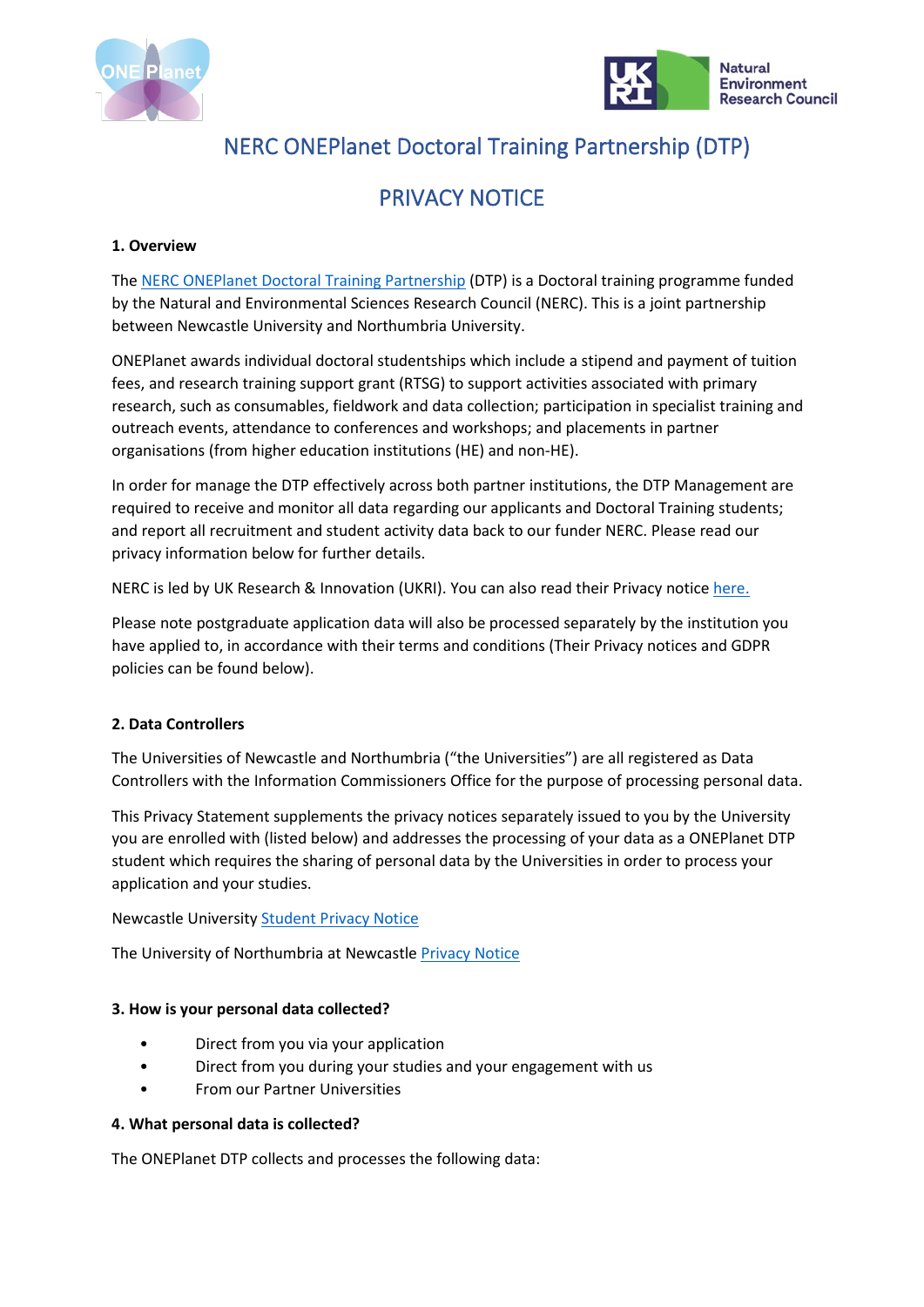4.1. Personal data from your application:

- Identification and contact details: Your name, title, date of birth, age, gender, correspondence address, email address, phone number, emergency contact details; where applicable passport and visa details;
- Evidence of residency status, country of domicile necessary to establish fee status;
- Details of previous education, training and employment;
- Special Category Data: physical or mental health conditions, racial or ethnic origin, sexual orientation, religious beliefs and information relating to previous criminal offences (where there is a legal obligation for the University to collect such information).

#### **5. Activities we process personal data for**

We may process your Personal Data and share it between the Universities for the following purposes:

- Provided to academic reviewing panels to make informed and appropriate academic decisions on funding and allocation of ONEPlanet and NERC grant monies;
- Administering study, such as recording of achievements, determination of award and monitoring of attendance;
- Administering finance, such as payment of fees;
- Monitoring equal opportunities;
- Processing student academic appeals and student discipline cases;
- Direct mailing of or about (i) student benefits and opportunities offered by or through ONEPlanet and (ii) ONEPlanet or partner university activities and events organised for students.

#### **6. Sharing your Personal Data with Third Parties**

The ONEPlanet DTP will disclose personal data to:

- NERC & the UKRI in accordance with the grant terms and conditions and meeting reporting requirements.
- With the ONEPlanet Operational Management Committee in relation to performance, and equality and diversity.
- The ONEPlanet Academic Directors where you are experiencing illness or individual circumstances that may impact upon your funding.
- Partner external organisations who are interested in directly sponsoring a project relevant to your area of interest.

# **7. How personal data is stored securely**

Personal data from your ONEPlanet studentship application will be held by the host university in accordance with local policy and practice but may be shared with ONEPlanet where appropriate to manage the studentship and support applications for additional monies (for example, overseas fieldwork, difficult language training, Disabled Students Allowance).

Student data is also held locally by academic departments, colleges and professional support services in email, network storage and paper files.